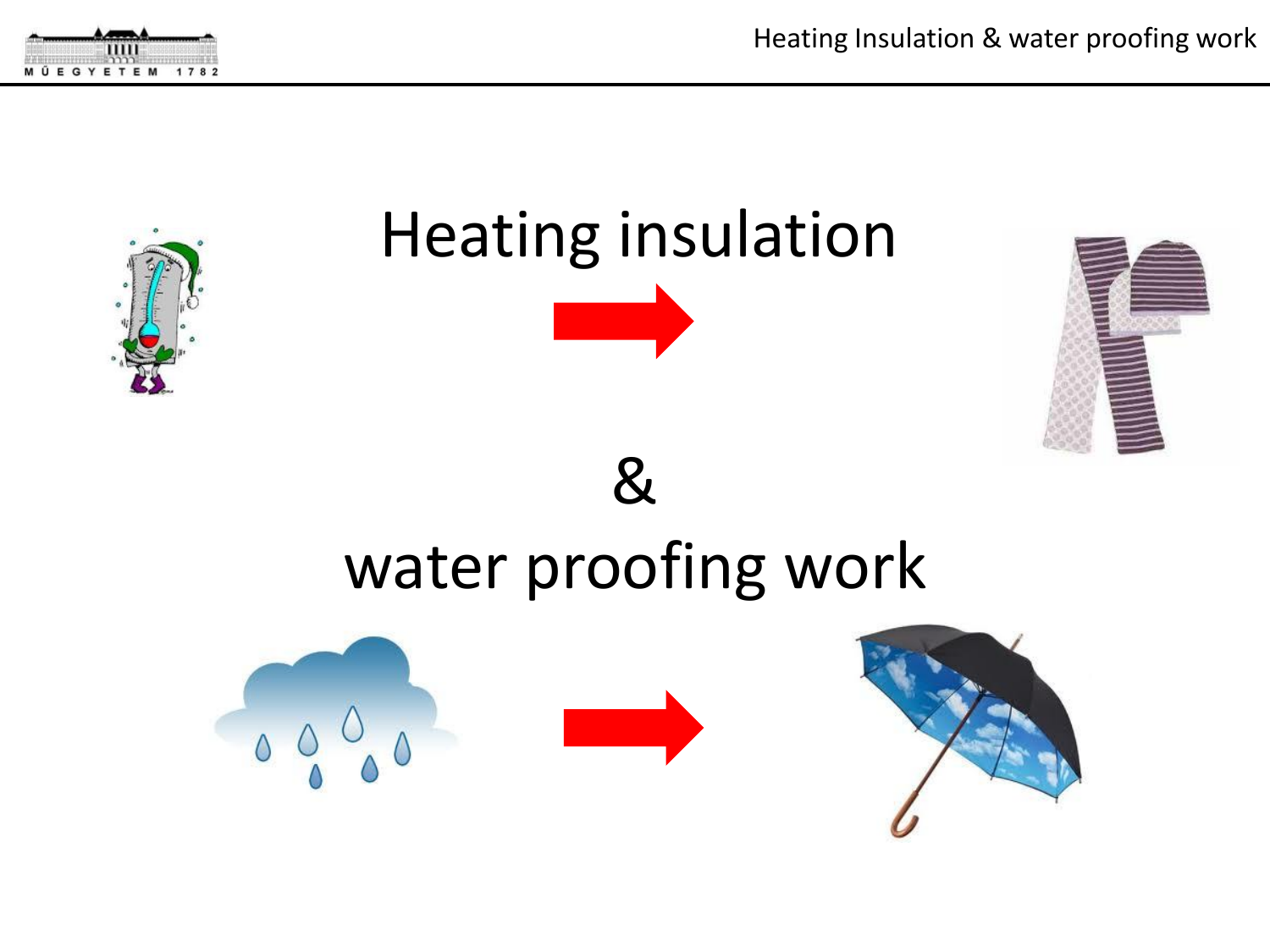

THE TECHNOLOGY OF ANY KIND

**TECHNOLOGY** 

Ë

5U

**ANY KIND** 

OF CONSTRUCTION WORK

ŭ BE

 $\overline{5}$ 

**ORK** 콭

MUST BE READABLE FROM THE

NUST

≃

 $\mathsf{M}^{\mathsf{D}}$ 

PLANS!

Questions that you have to ask for any kind of technology:

- 1) What is the technology that we are talking about?
- 2) What is the previous technology and the previous activity?
- 3) What are the layers of the structure that it belongs to?
- 4) What is the structure that it lays on, or fixed to or contacted anyway?

4a) What are the attributes of these structures and material?

4v) How can we check these?

5) What is the details of the technology that we are talking about?

/ what activities does it contain?

- a) Can you divide it to parts, to activities?
- b) What are the materials?
- c) What is the volume of each material?
- d) How can you transport, deliver and move the material to and on the site?
- e) What kind of tools and equipments do you need?
- f) How many workers and other resource do you need for each activity?
- g) How long does each activity last and what is their sequence?
- h) In what weather conditions are you allowed to do the activites?
- i) What kind of infrastructure do you need for the constr?
- 6) How can you check the quality of the finalized product?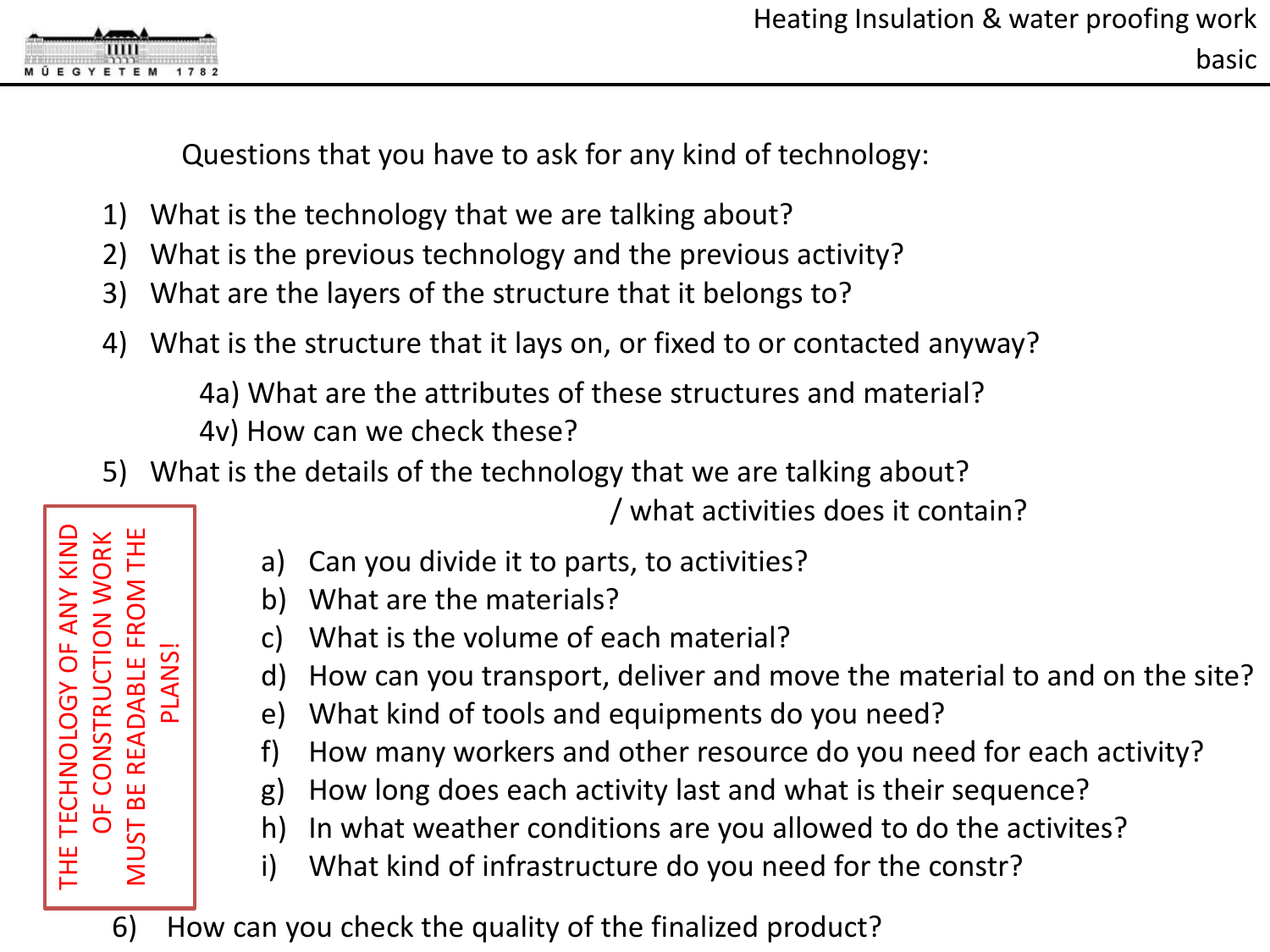

## **WATER PROOFING MATERIALS**

| material                                  | bitumen   | <b>PVC</b>                                                | rubber    |                    |
|-------------------------------------------|-----------|-----------------------------------------------------------|-----------|--------------------|
| what is it for<br>against of ground water |           |                                                           |           |                    |
| operational water                         | $\bullet$ | $\bullet$                                                 |           |                    |
| wheather (rain, snow)                     | $\bullet$ | $\bullet\bullet$                                          | $\bullet$ |                    |
| supporting material                       |           | nothing or fiberglass or fiber steel                      |           |                    |
| covering material on the material         |           | depends on the cicumstances (UV)                          |           |                    |
| underlayer material                       |           | Concrete, heating insulation, etc.                        |           |                    |
| fixing the material:<br>mechanical        |           |                                                           |           | <b>WHAT IS IT?</b> |
| stuck / glued                             |           | $\bullet$                                                 | $\bullet$ |                    |
| flame melting                             | $\bullet$ |                                                           |           |                    |
| welding                                   |           |                                                           |           |                    |
| on the edges                              |           | Mechanical by a belt of zinc (not the same kind for all!) |           |                    |
| the gully                                 |           | Different kind of material for each!                      |           |                    |
| min slopes                                | $2 - 4%$  | $1 - 2%$<br>underlay is concrete or heating insulation    | $0-1%$    |                    |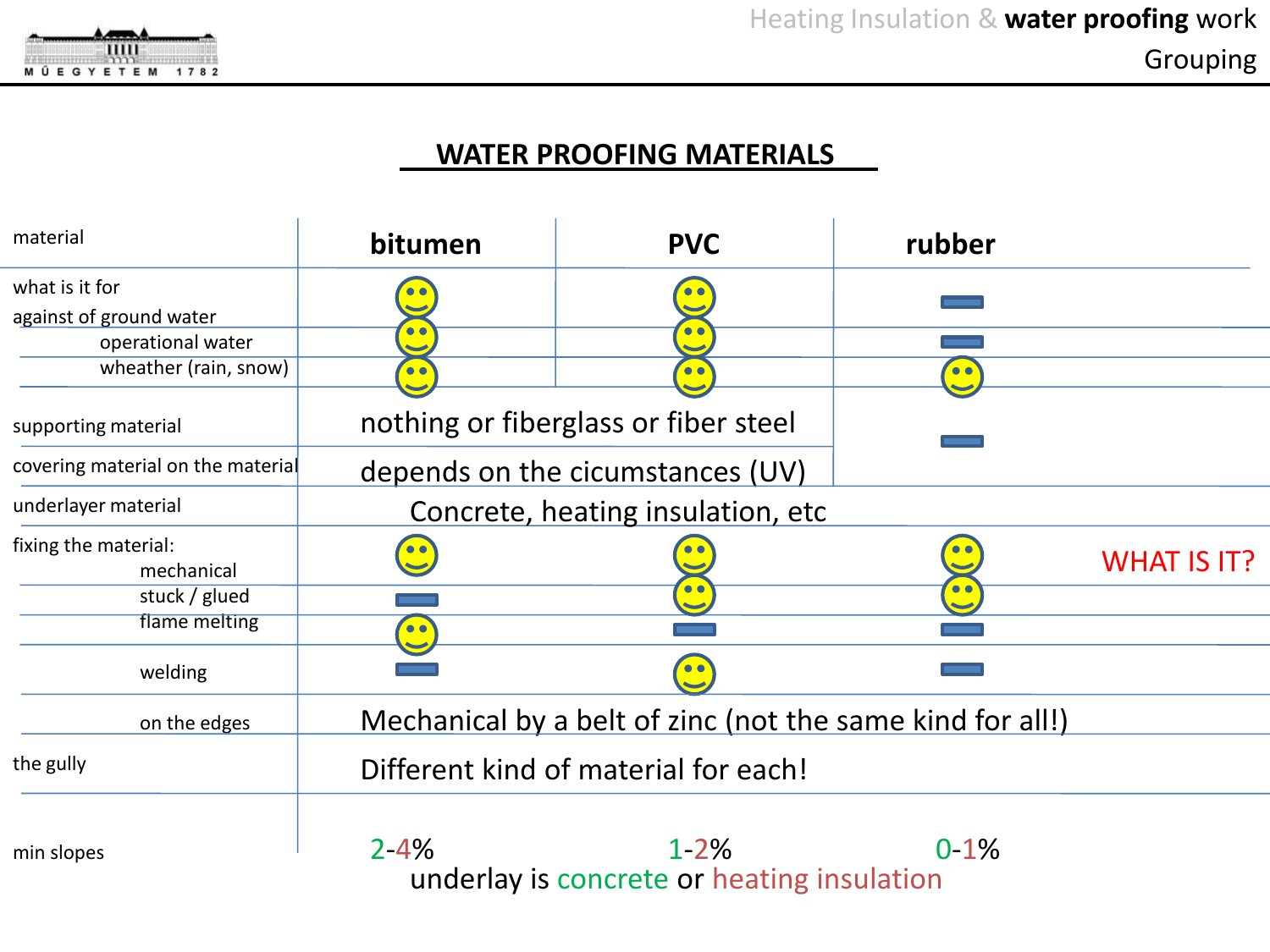

## **WATER PROOFING MATERIALS**

| material                                      | bitumen                         | <b>PVC</b>                        | rubber                     |
|-----------------------------------------------|---------------------------------|-----------------------------------|----------------------------|
| Stripping, shape of a pack<br>of the material |                                 | D~35 cm, H~110cm D~35 cm, H~200cm | X~150 cm, Y~150cm, Z~100cm |
|                                               |                                 |                                   |                            |
|                                               | <b>ROLL</b><br>$\approx$ 35 kg  | <b>ROLL</b><br>$^{\sim}$ 50 kg    | <b>MEMBRANE</b><br>~350 kg |
|                                               | <b>MUREXIN</b><br><b>BULKEI</b> |                                   |                            |
|                                               | $\approx$ 25 kg                 |                                   |                            |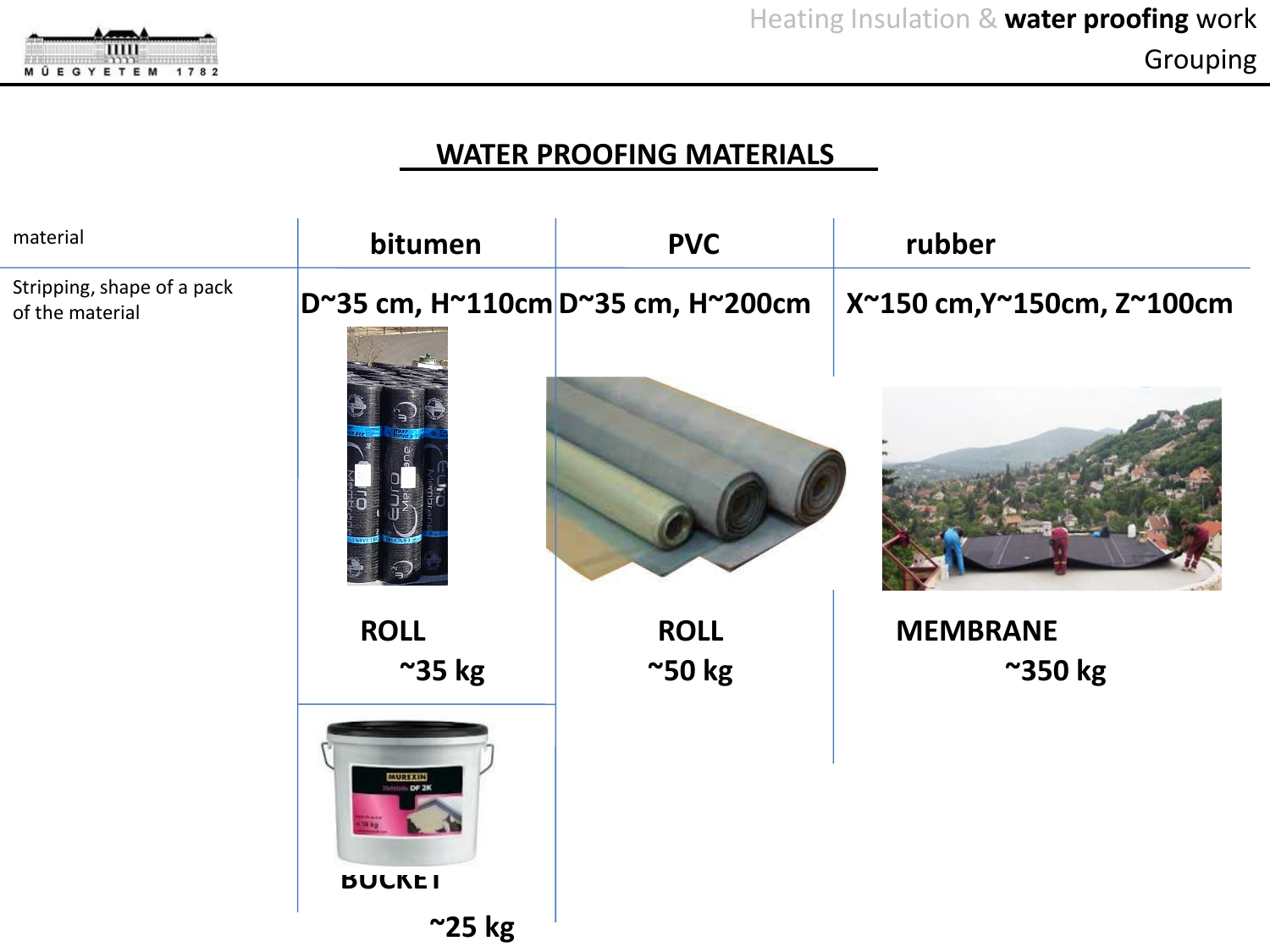

#### **BEFORE START THE CONSTRUCTION OF THE WATER PROOFING**

#### **CHECK THE STRUCTURE**

## **CONTROLL THE UNDER LAYER (dimensions, slopes, etc)**







## **CHECK THE SITE (infrastructure, possibilities of the site)**



## **CHECK THE TRANSPORTATION POSSIBILITIES**



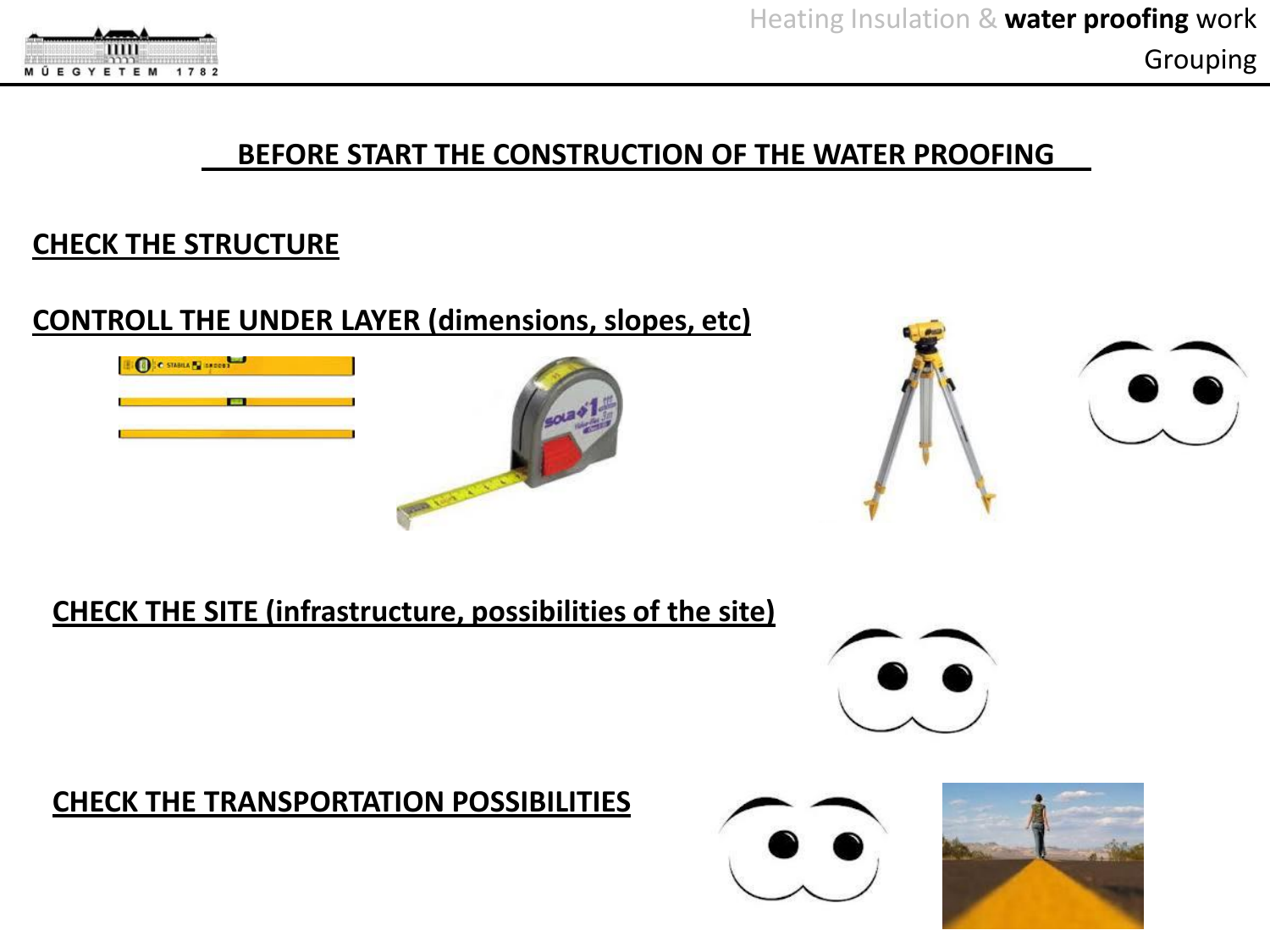

## **TOOLS AND EQUIPMENT FOR EPDM (rubber) MEMBRANE**









 $B \circ C$ 







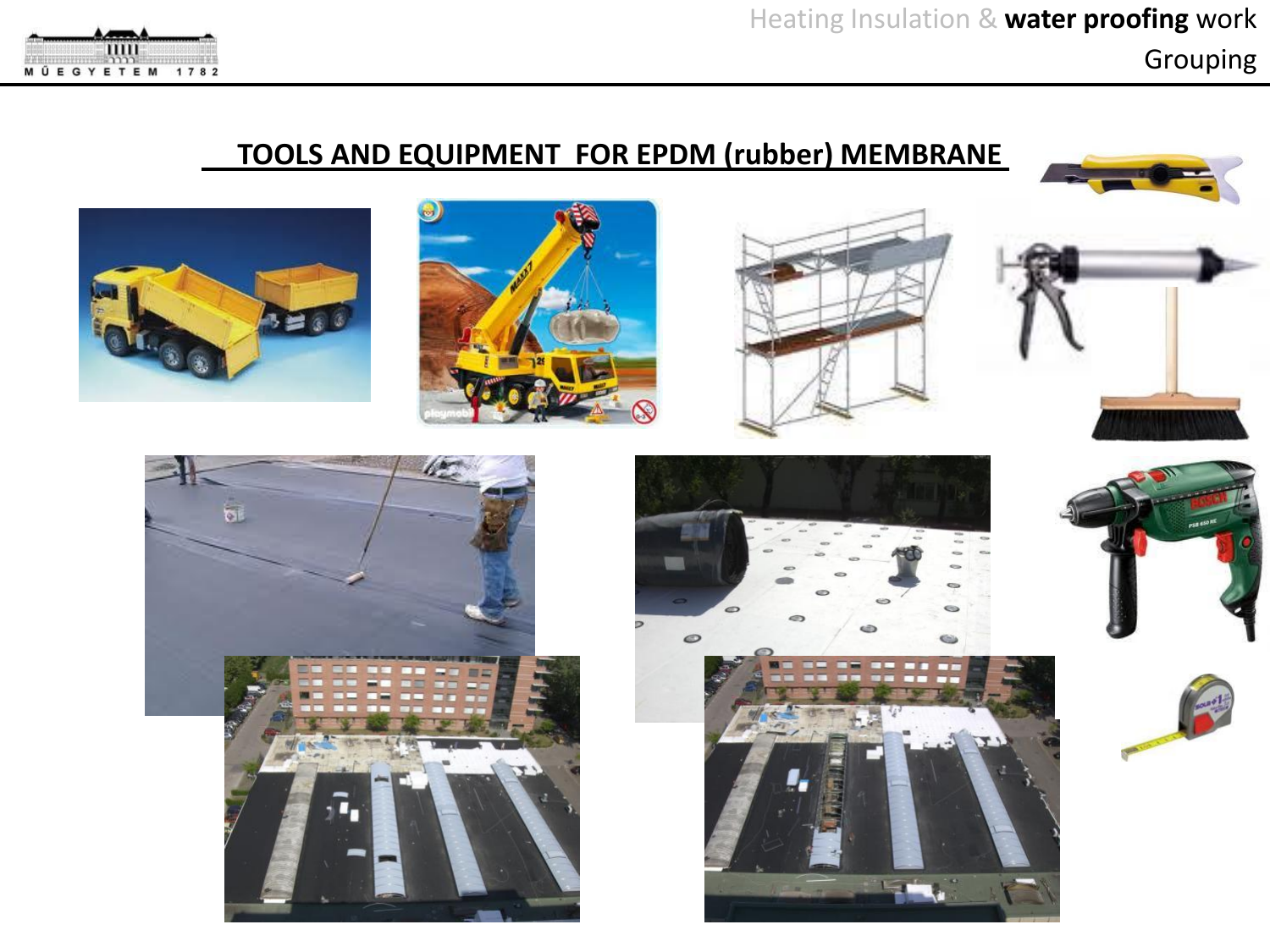

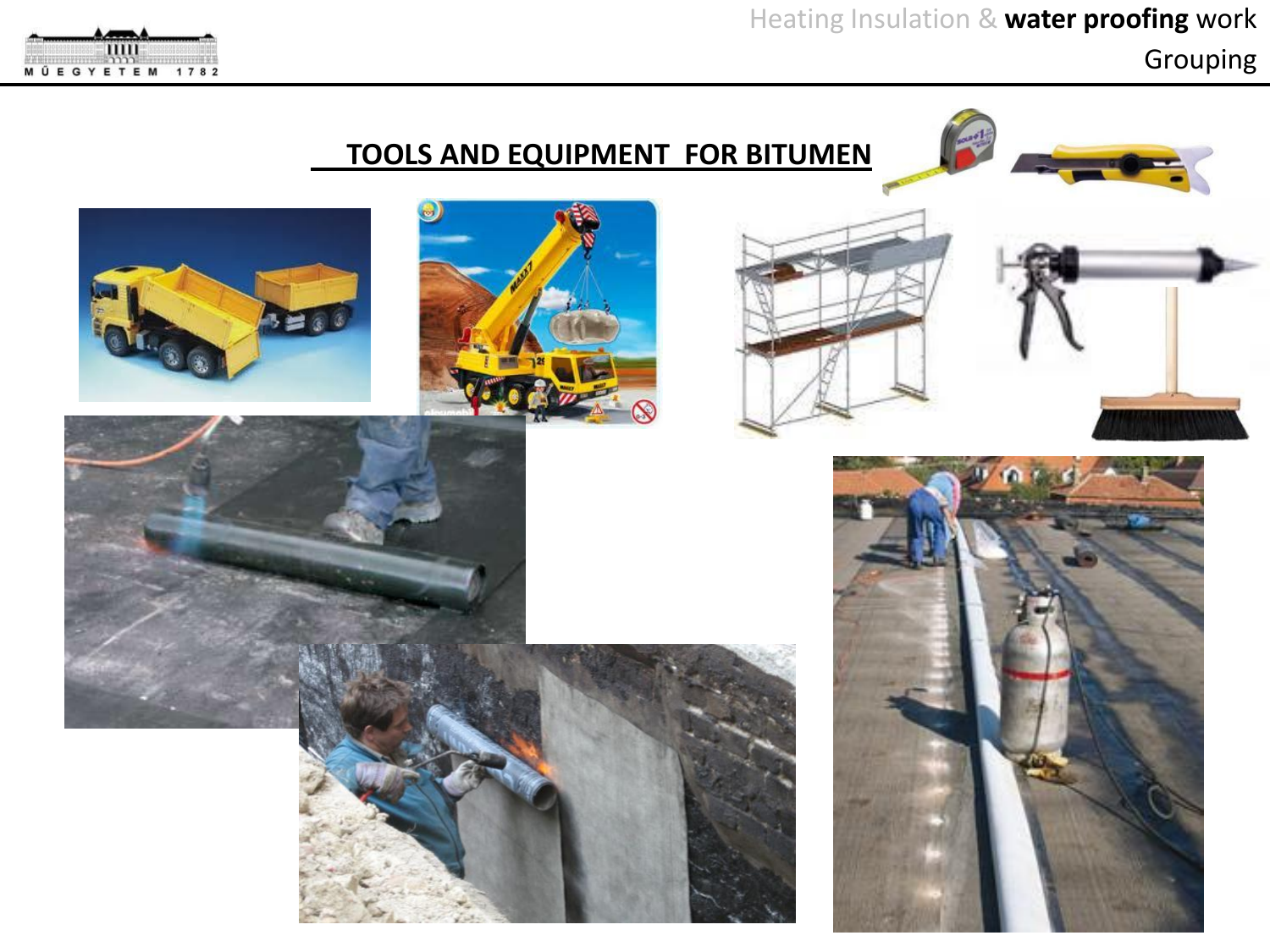## Grouping



## **TOOLS AND EQUIPMENT FOR PVC**

 $\omega$ 



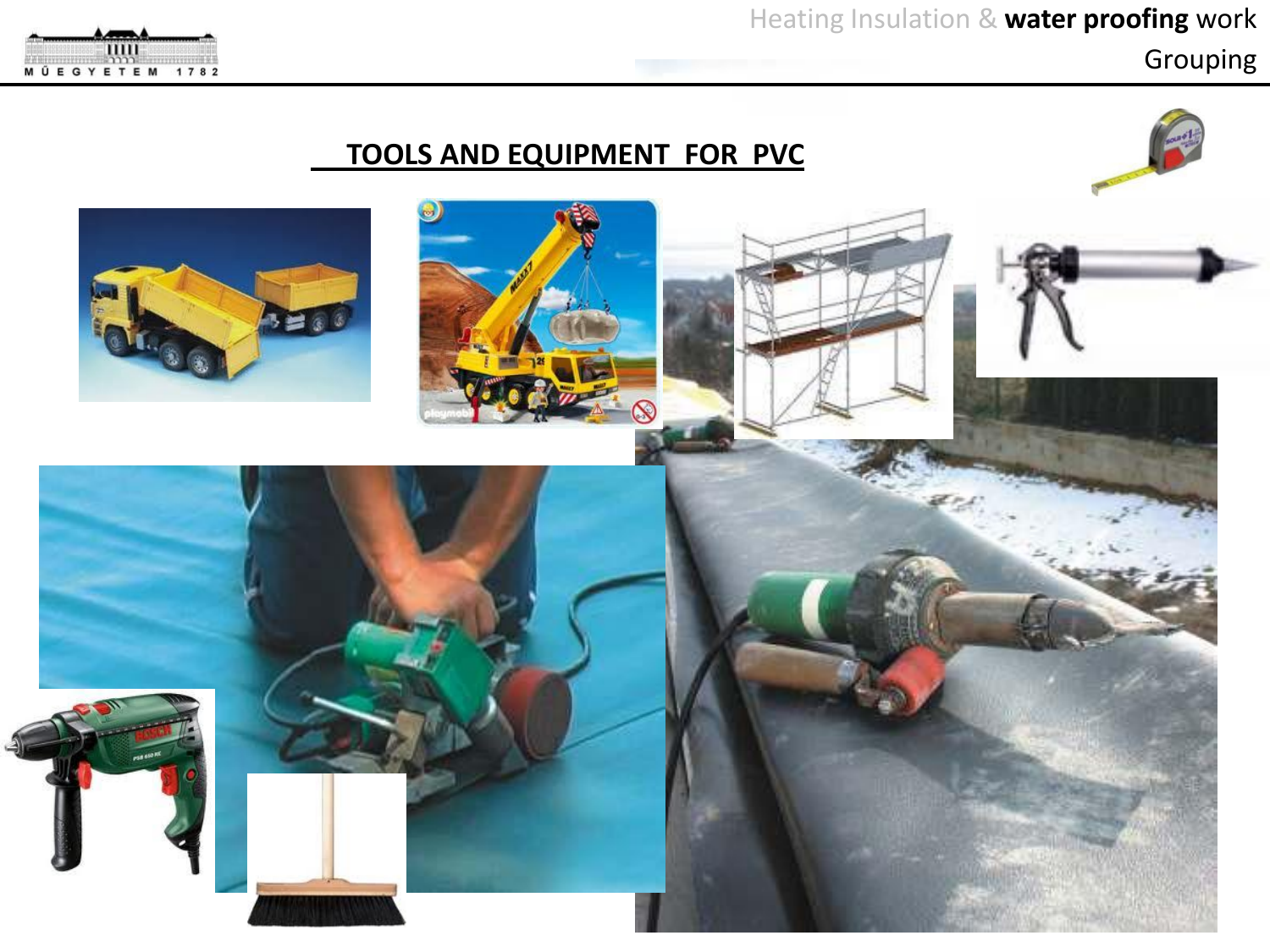#### mm MÜEGYETEM 1782

#### **HEALTH AND SAFETY CLOTHES**



**WIND? SNOW? RAIN? TEMPERATURE? SUN?**

**INFRASTRUCTURES? CONTROL THE FINALIZED STRUCTURE!!!**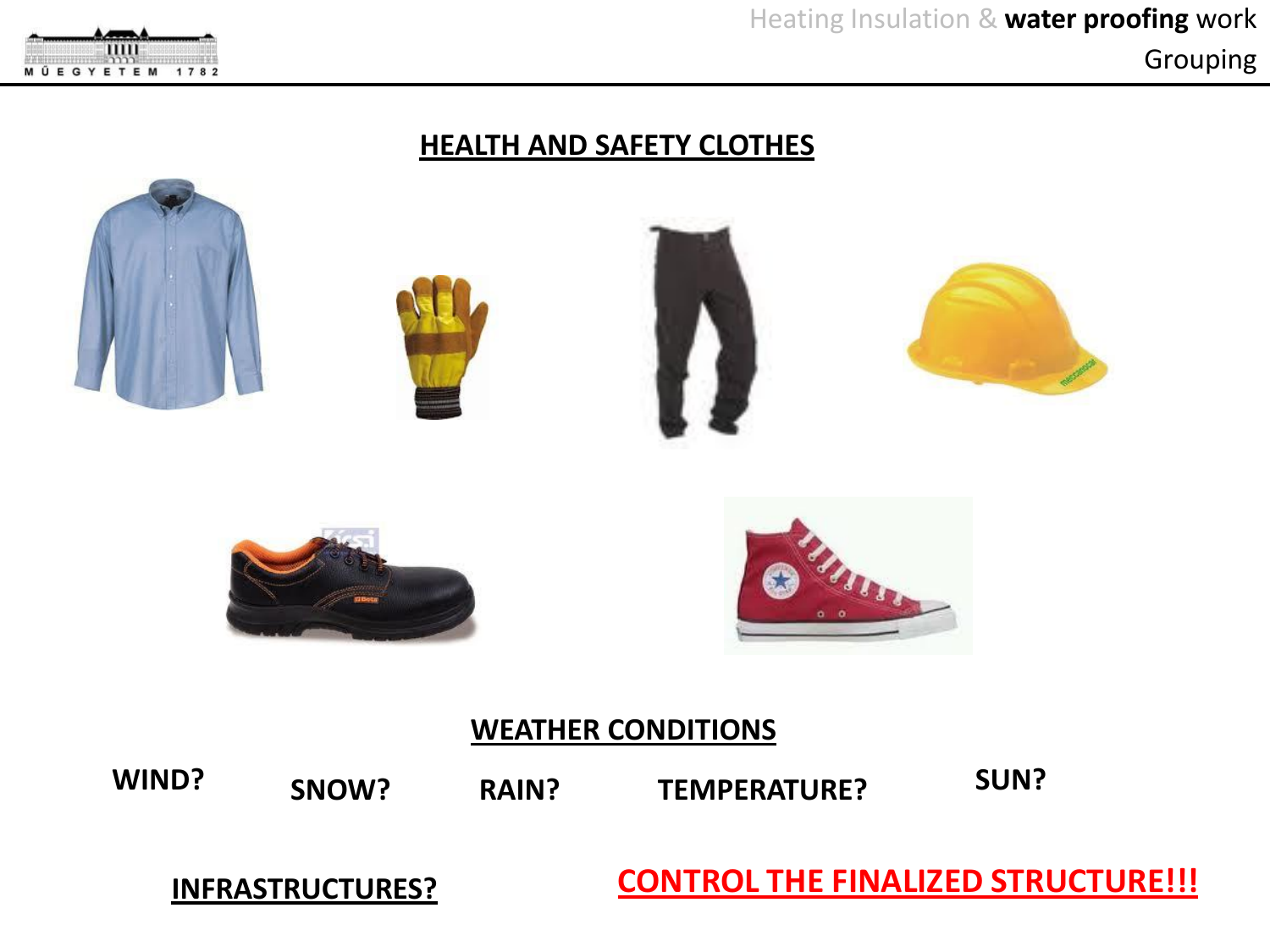

#### **HEATING INSULATION**

#### **START WITH THE SAME QUESTIONS!!!**

what is it for? Function?

- 1) Heating insulation?
- 2) Under layer?
- 3) Separates layer?
- 4) Creates slopes?
- 5) Carrying load?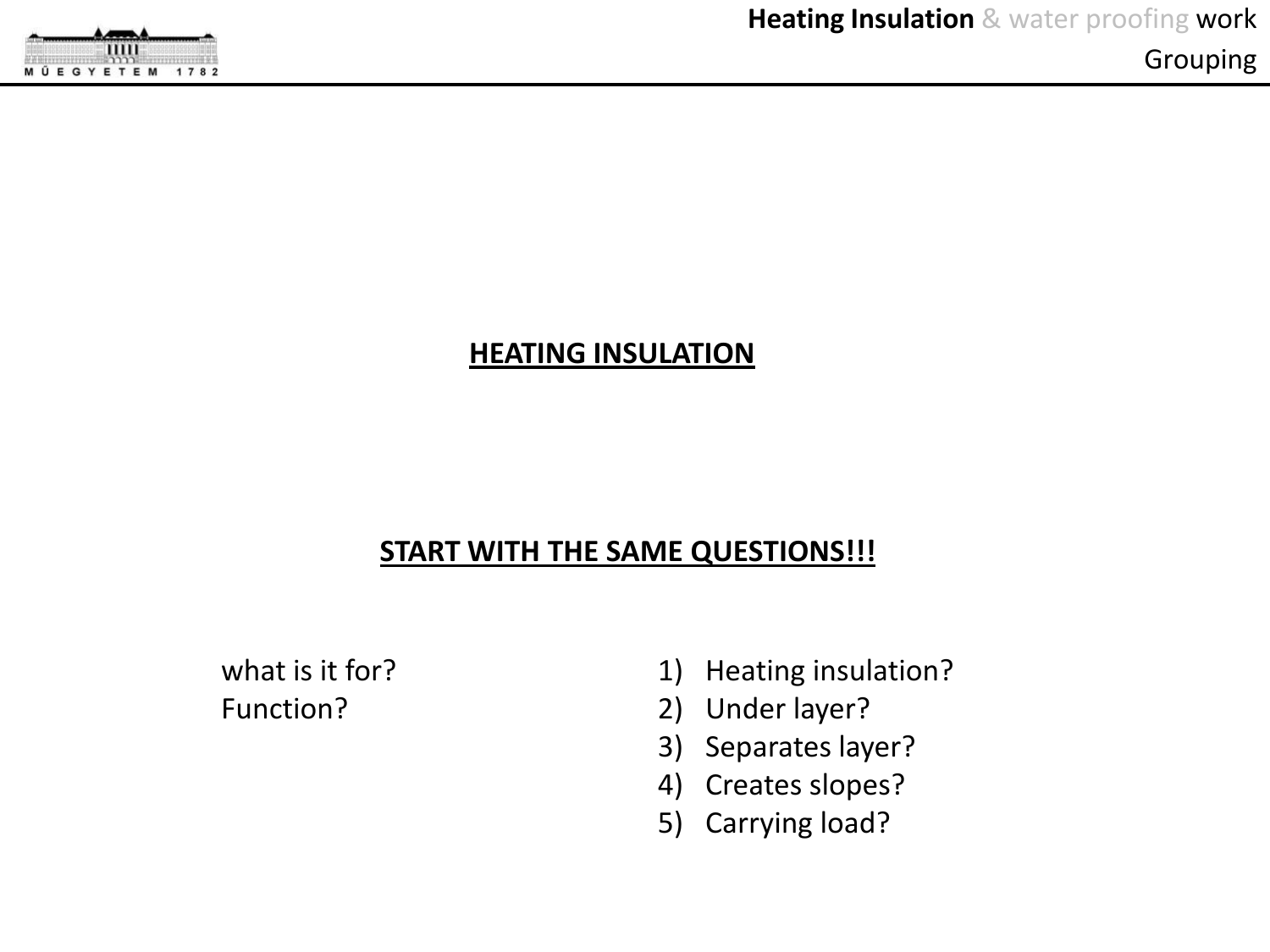|  |  | <b>ACCESS</b> |  |           |      |  |  |
|--|--|---------------|--|-----------|------|--|--|
|  |  | <b>min</b>    |  |           |      |  |  |
|  |  |               |  | MÜEGYETEM | 1782 |  |  |

## **HEATING INSULATION MATERIALS**

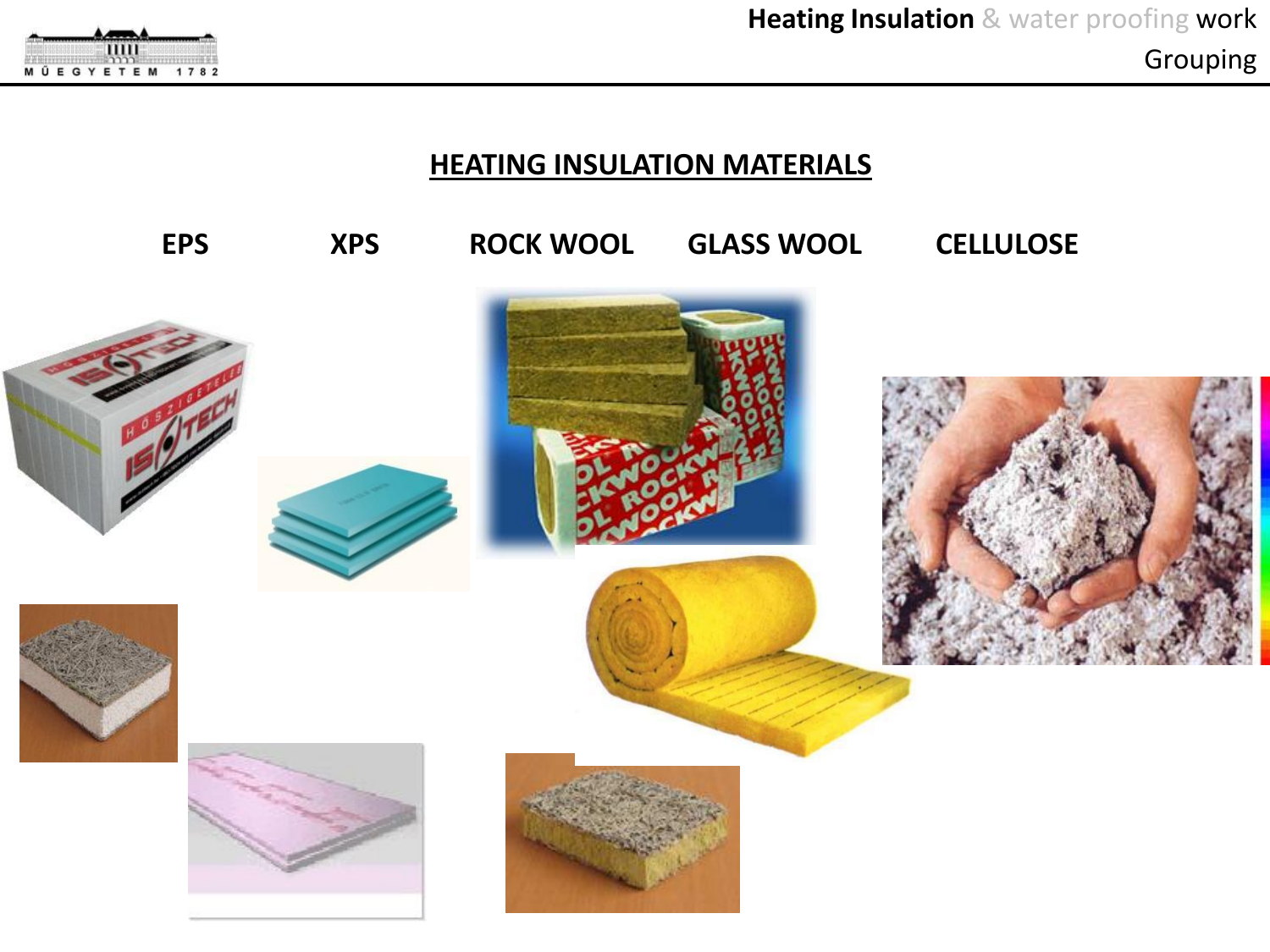

## **HEATING INSULATION MATERIALS**

|                     | <b>XPS</b><br><b>EPS</b>                                                                               | <b>ROCK WOOL</b><br><b>GLASS WOOL</b>                                            | <b>CELLULOSE</b>                                                      |  |  |  |
|---------------------|--------------------------------------------------------------------------------------------------------|----------------------------------------------------------------------------------|-----------------------------------------------------------------------|--|--|--|
|                     | <b>Boards, sheets</b><br>Rolls if <2cm thick                                                           | <b>Boards</b><br><b>Rolls</b>                                                    | <b>Bulky, spread</b>                                                  |  |  |  |
| dimensions          | $X=50cm$<br>$Y=100cm$<br>Z=2;5;8;10; 12cm<br>15-20 $kg/m3$                                             | $X=50cm$<br>$Y=100$ cm (up to 500cm in rolls)<br>Z=2;5;8;10; 12cm<br>30-40 kg/m3 | $X=50cm$<br>$Y=100cm$<br>$Z=30cm$<br>14,5 kg/package<br>$35-40$ kg/m3 |  |  |  |
| covering<br>surface | <b>Nothing</b><br>Some kind of boarding (wall board, cut wood)<br>Its own extruded preassured material | <b>Nothing</b>                                                                   |                                                                       |  |  |  |
| underlay            | Concrete, plaster, timber boarding, gypsum boarding, etc.                                              |                                                                                  |                                                                       |  |  |  |
|                     | + water<br>proofing                                                                                    |                                                                                  |                                                                       |  |  |  |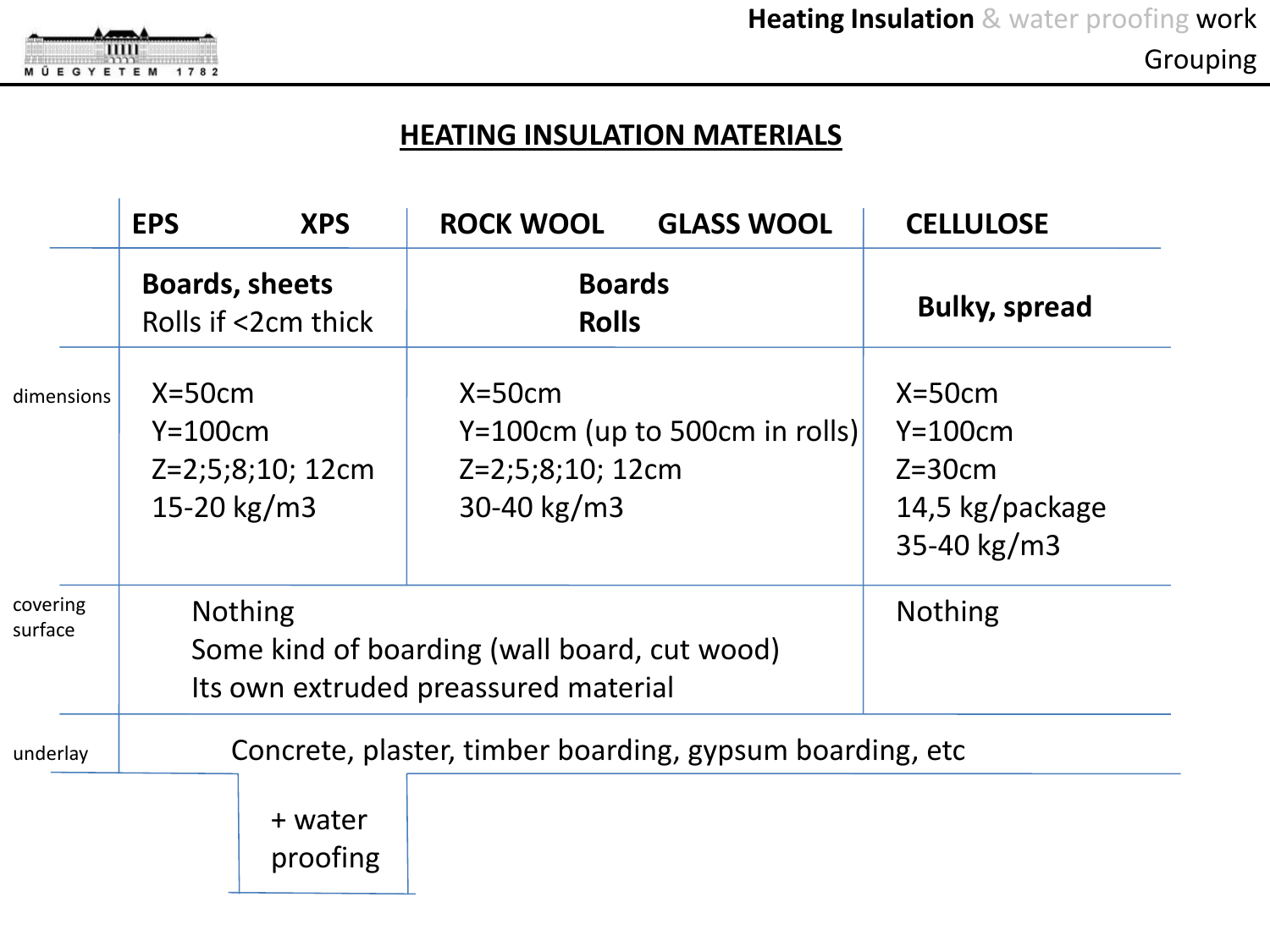

#### **HEATING INSULATION MATERIALS**

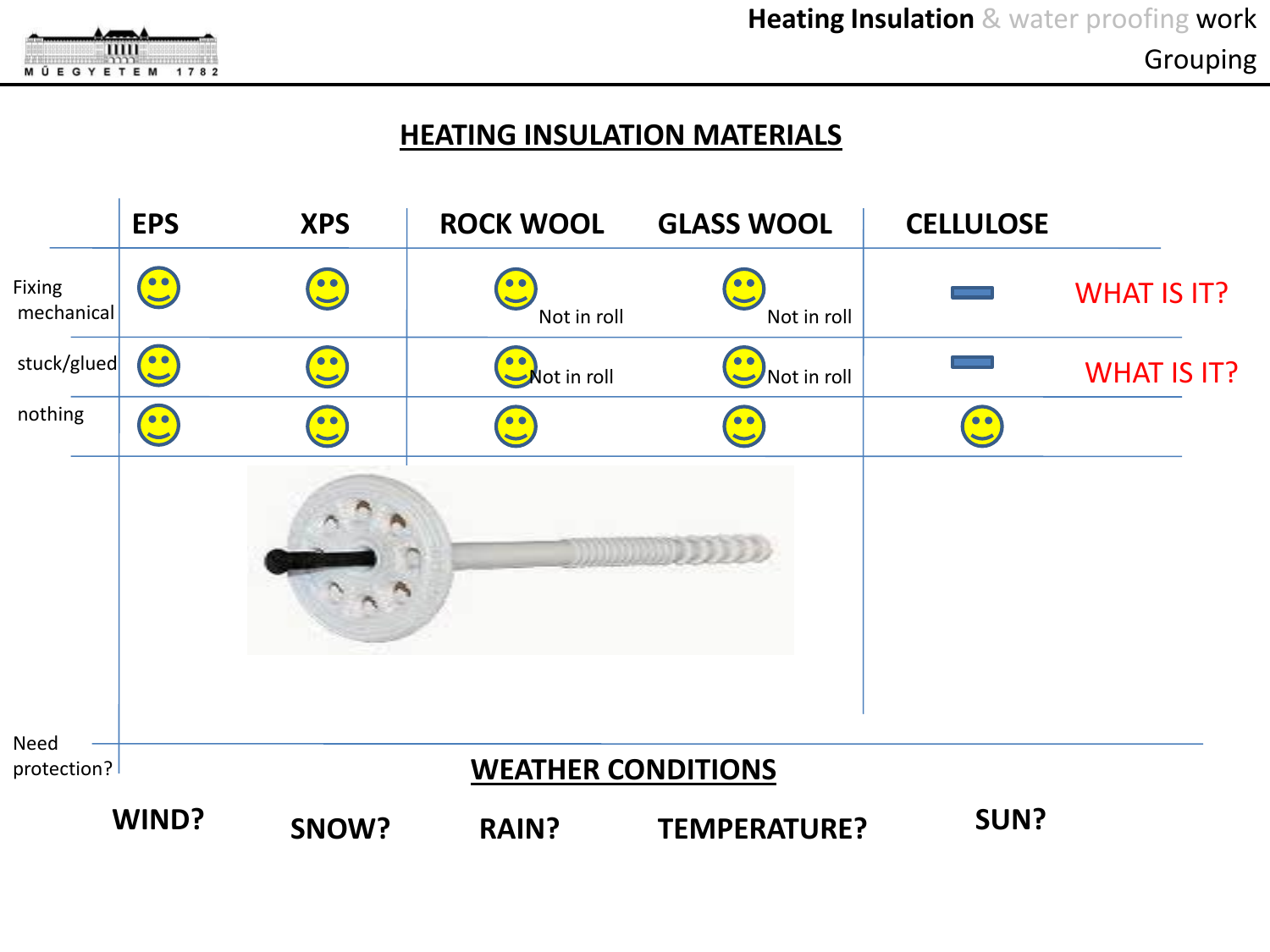

## **TOOLS AND EQUIPMENT**

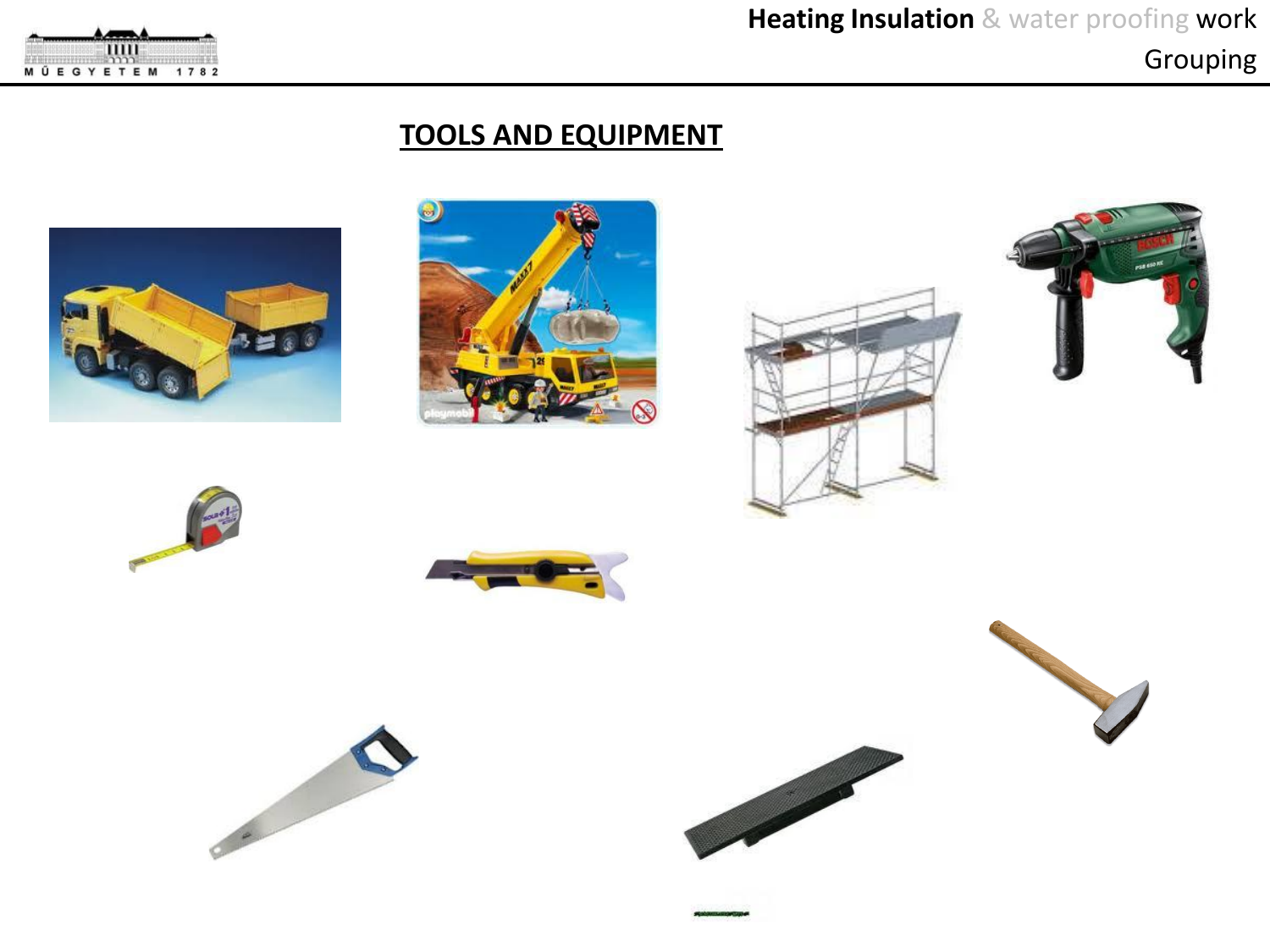

#### **HEATING INSULATION MATERIALS**



Need protection? **WEATHER CONDITIONS** (indoor, outdoor?...)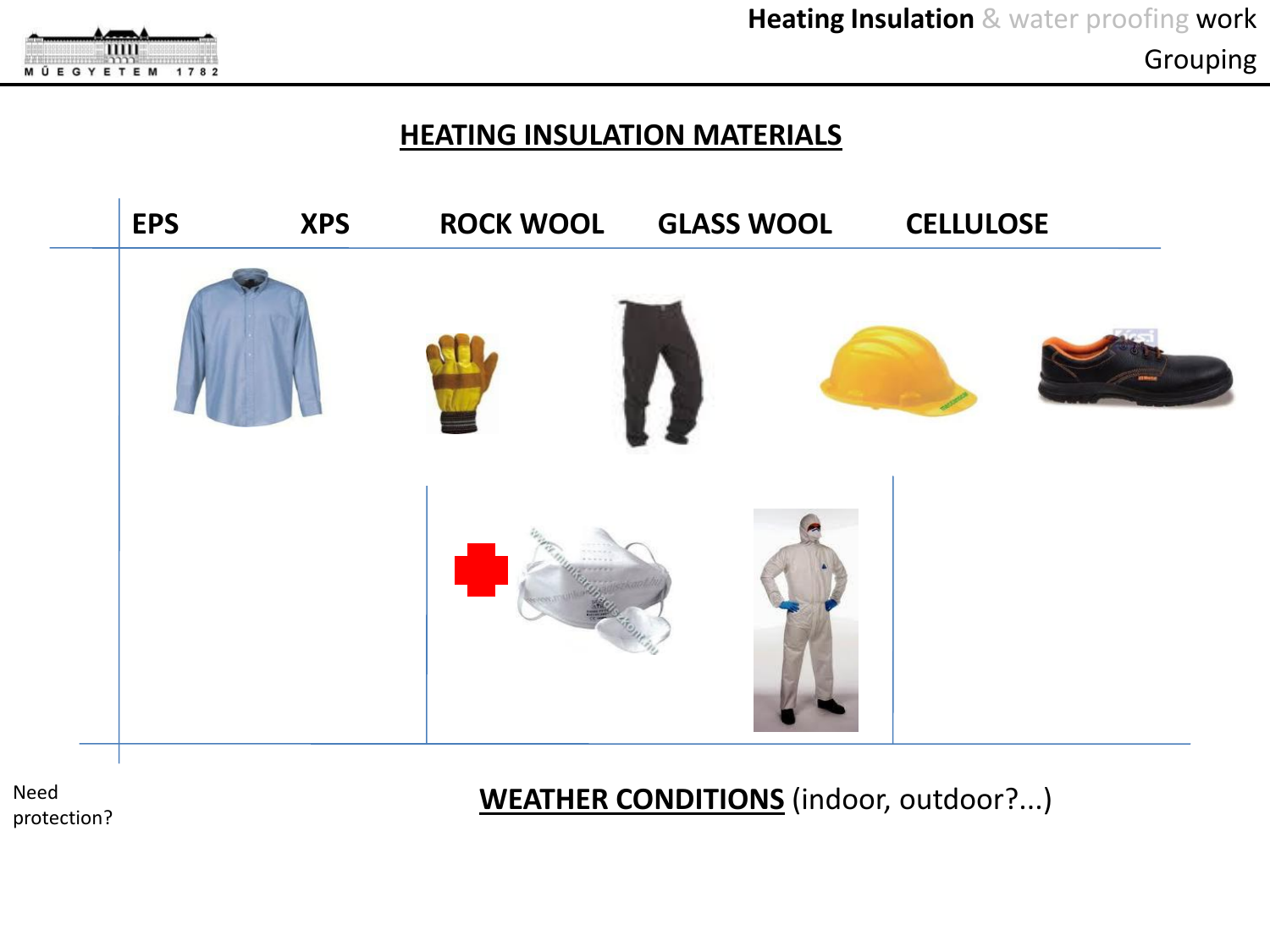



**DRYVIT SYSTEM:**